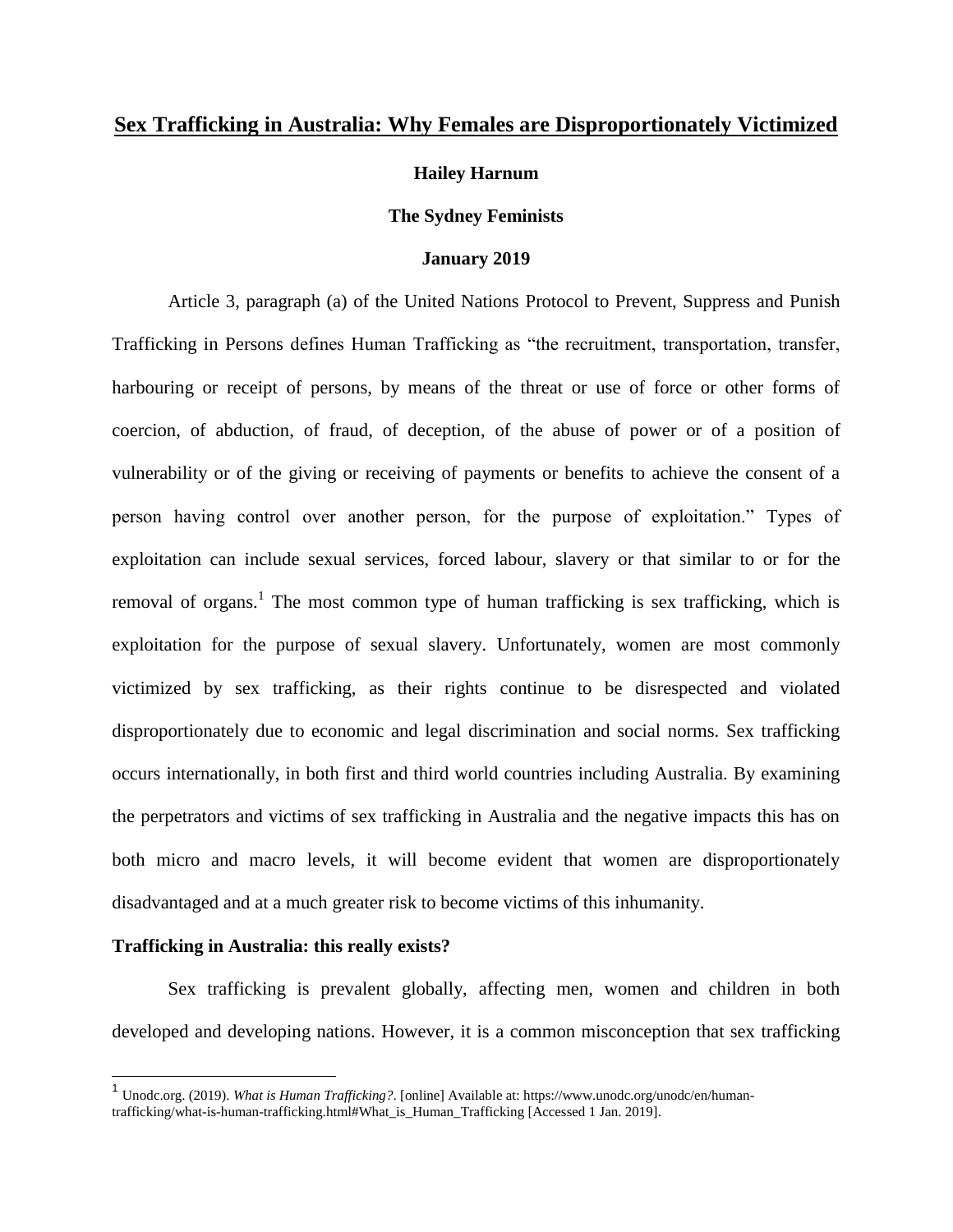does not exist in developed countries, let alone Australia. How can a country with great economic growth, access to healthcare and social services be faced with a tribulation so severe? The scope of sex trafficking is extremely broad, with individuals being controlled by pimps, gangs or family.

Victims do not meet a specific set of characteristics and can range in age from children to adults. However, most women sexually trafficked in Australia are native to South-East Asia and China and many enter on forged visas or other fake documentation. These women are then transferred to brothels around the country, while they are restricted in their movements and have personal identification i.e. passports withheld. It is common for these women to then be forced to pay debts of up to \$40,000 AUD.<sup>2</sup> Vulnerable women are often lured to developed countries, like Australia, with false guarantee of a stable income and a higher quality life.<sup>3</sup> This creates complete control over victims making it difficult for them to escape or for authorities to locate them.

#### **Locating victims: why is this difficult?**

The exact number of those trafficked worldwide is unknown, as perpetrators and victims are extremely difficult to track. It is proposed that the number of victims worldwide is in the millions, while "estimates given to a 2004 parliamentary inquiry into sexual servitude in Australia ranged from 300 to 1000 trafficked women annually."<sup>4</sup> Due to its commonality, it would seem that police and other anti-crime organizations would be able to easily identify victims of sex trafficking, as victims are the most tangible evidence of the practice. However,

 2 Phillips, J. (2008). *People trafficking: an update on Australia's response – Parliament of Australia*. [online] Aph.gov.au. Available at:

https://www.aph.gov.au/About\_Parliament/Parliamentary\_Departments/Parliamentary\_Library/pubs/rp/rp0809/09rp05#problem [Accessed 1 Jan. 2019].

<sup>&</sup>lt;sup>3</sup> O'Brien E., Hayes S., Carpenter B. (2013) The Politics of Sex Trafficking. In: The Politics of Sex Trafficking. Critical Criminological Perspectives. Palgrave Macmillan, London. 4

Archive.homeaffairs.gov.au. (n.d.). *Australia's response to human trafficking*. [online] Available at:

https://archive.homeaffairs.gov.au/about/crime/human-trafficking/australias-response [Accessed 1 Jan. 2019].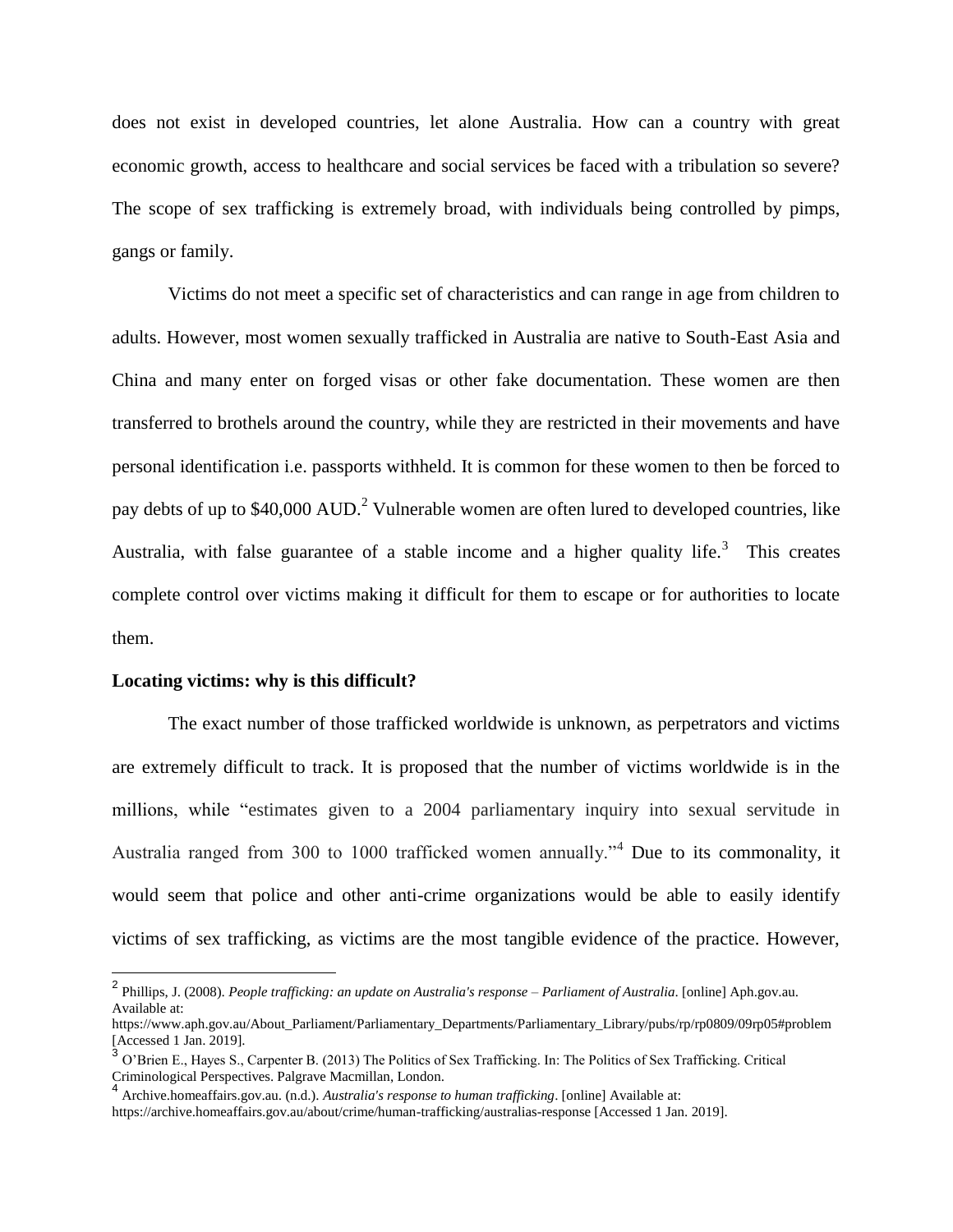many factors pose problems with effortlessly identifying victims and in turn, perpetrators. Recognition of this can be done by identifying victims in countries of transit, or most commonly, countries of destination. Trafficking is manifest upon arrival, as this is when exploitation occurs.

National efforts to curb trafficking are often met with intense political pressure to ensure convictions. Each trafficking case poses a number of challenges to state and interstate anti-crime bodies as each situation is unique. This makes it difficult to base legal proceedings on precedent. Police are then responsible for investigating reported trafficking, to then determine if there is a case and if so, which of these will go through with prosecution and which will not. The welfare process, which provides support to victims and the criminal investigation will then occur simultaneously.<sup>5</sup>

#### **Women: why are they most likely to be victims?**

Women are undoubtedly the most likely to be victimized by human trafficking in the form of sexual exploitation.<sup>6</sup> Despite the lack of empirical evidence on the exact number of individuals being trafficked, the focal point of responses has been on females being exploited for sexual purposes. It is important to note that each prosecuted case in Australia is not unique and does not fit one particular stereotype of sexual trafficking.<sup>7</sup> A report from the United Nations Office on Drugs and Crime claims that approximately seventy-one percent of all trafficking victims are women. It is important to understand the factors that lead to this disproportionality including women more likely being affected by discrimination and poverty, factors that hinder

 $\overline{a}$ 

<sup>5</sup> Segrave, M., Pickering, S. (2009). Sex Trafficking. London: Willan.

<sup>6</sup> United Nations Sustainable Development. (n.d.). *Report: Majority of trafficking victims are women and girls*. [online] Available at: https://www.un.org/sustainabledevelopment/blog/2016/12/report-majority-of-trafficking-victims-are-women-andgirls-one-third-children/ [Accessed 1 Jan. 2019].

Australian Institute of Criminology. (2017). *Trafficking in persons in Australia*. [online] Available at: https://aic.gov.au/publications/mr/mr19/trafficking-persons-australia [Accessed 17 Dec. 2018].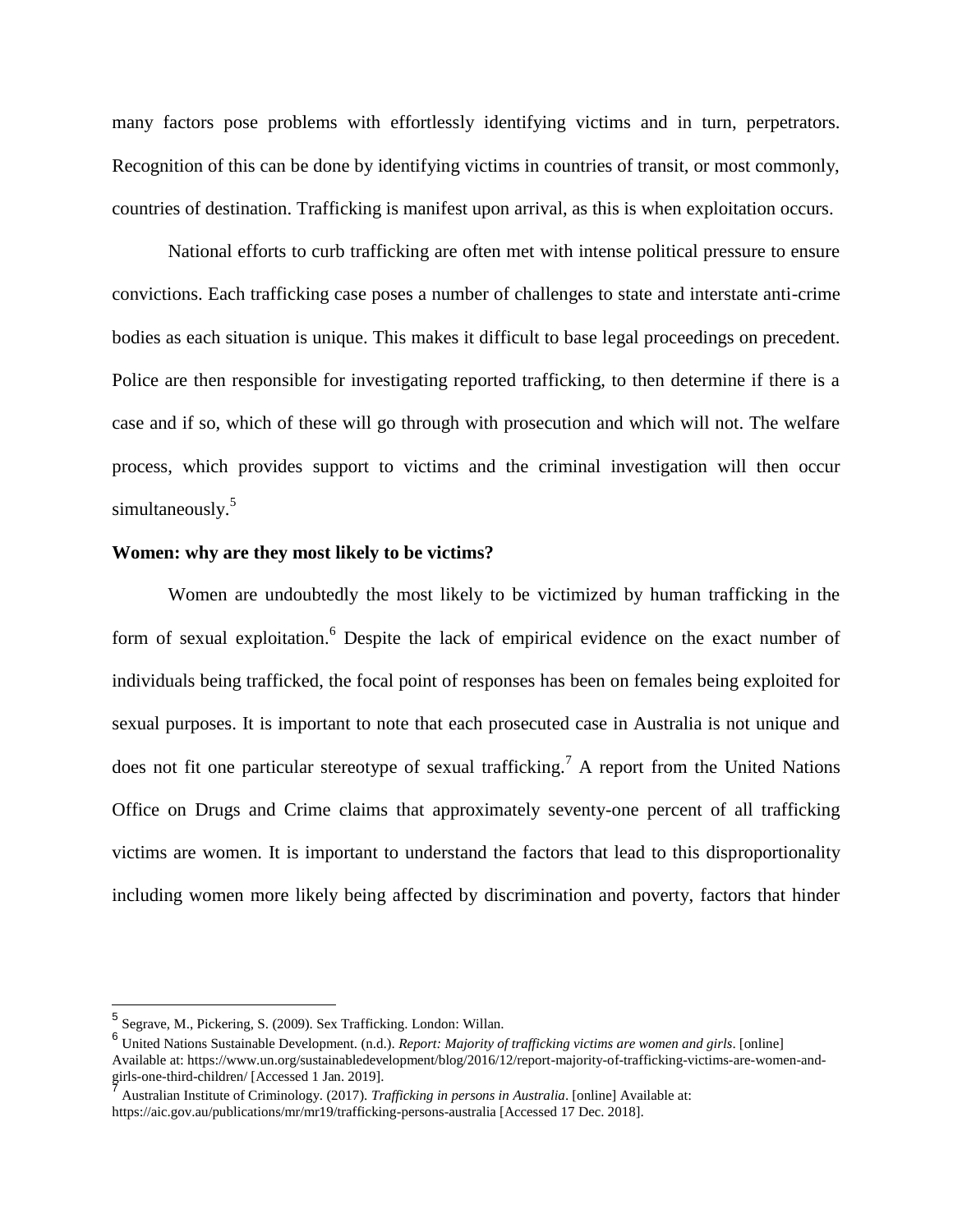access to education, employment and other resources. <sup>8</sup> Social systems fail to accept that females lack equality in these aspects and need to deal with these individually before dealt with on a macro level.

## **Australia's response to sex trafficking**

The Australian government has responded to sex trafficking by developing initiatives aimed at fostering relationships between local and overseas governments (particularly in the Asia Pacific region). These initiatives attempt to alleviate social and economic inequalities that allow trafficking to transpire. The Bali Process of 2002-2003, co-chaired by Australia and Indonesia, includes 49 members and aimed to raise regional awareness of the consequences of trafficking. The Bali Counter Terrorism Process emerged from this partnership. Both Indonesia and Australia issued a report stating its various achievements.

The Transnational Sexual Exploitation and Trafficking Team, new victim support methods, legislative improvements and extended victim support measures were implemented in October 2003, costing the Australian government approximately \$20 million. The aim was predominately to decrease sex trafficking. The Attorney General's Department produced a 2004 Action Plan to Eradicate Trafficking in Persons, which upheld government commitment in the recognizing the global prevalence of trafficking.<sup>9</sup>

Developments since include Australia ratifying the United Nations' Protocol to Prevent, Suppress and Punish Trafficking in Persons (especially women and children), funding into regional trafficking activities and attendance at the United Nations' Vienna Forum to Fight Human Trafficking in 2008, to name a few. "Australia's National Action Plan to Combat Human

<sup>8</sup> Stopvaw.org. (2018). *Trafficking in Women*. [online] Available at: http://www.stopvaw.org/trafficking\_in\_women [Accessed 1 Jan. 2019]. 9 Archive.homeaffairs.gov.au. (n.d.). *Australia's response to human trafficking*. [online] Available at:

https://archive.homeaffairs.gov.au/about/crime/human-trafficking/australias-response [Accessed 1 Jan. 2019].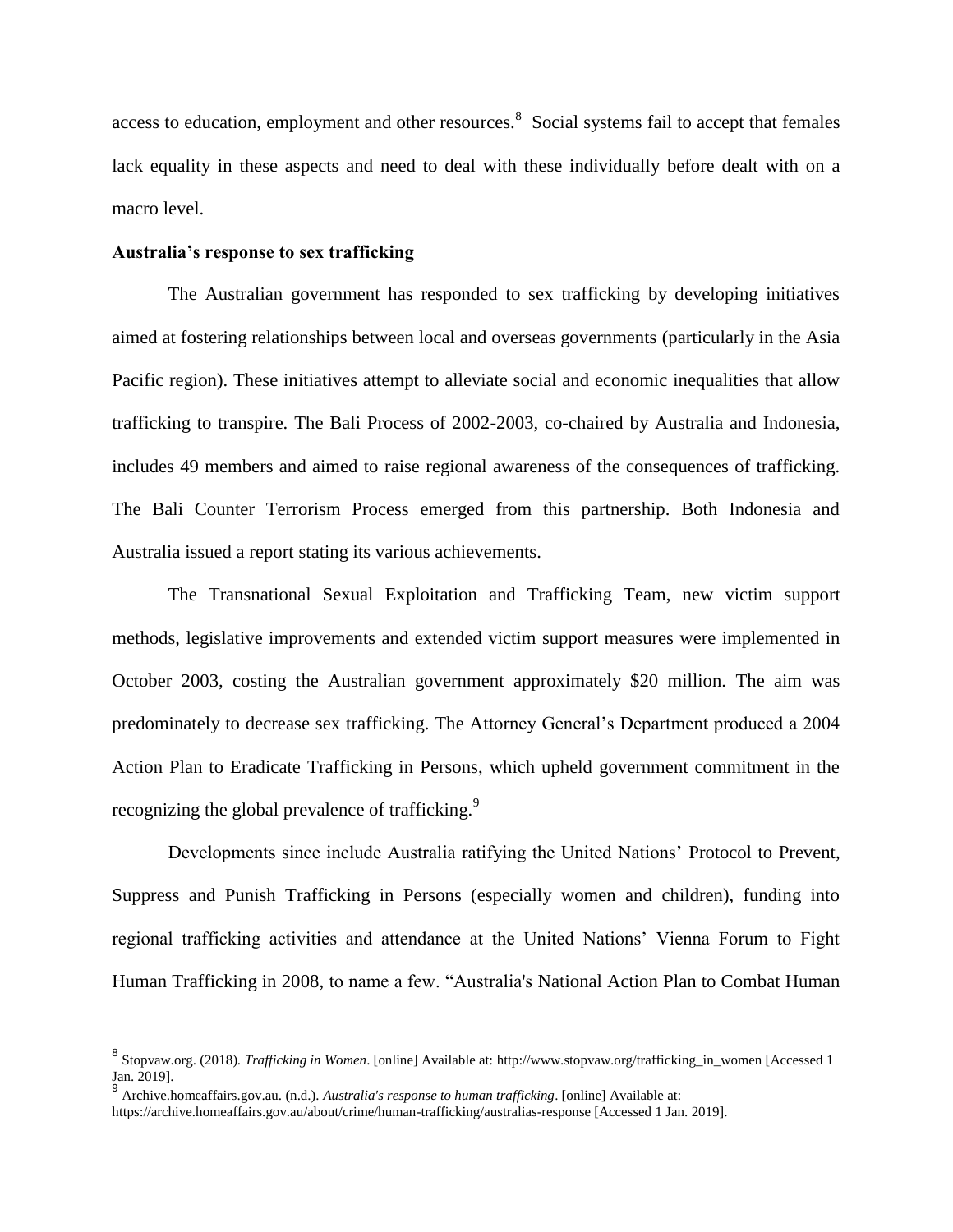Trafficking and Slavery 2015–19 provides the strategic framework for Australia's response to human trafficking and slavery. The plan was developed with government and non-government partners, and was launched by the Minister for Justice, the Hon Michael Keenan MP, on 2 December 2014." The Department of Home Affairs chairs the Interdepartmental Committee on Human Trafficking and Slavery, which oversees the country's response to trafficking.<sup>10</sup>

## **What can we do as individuals to curb sex trafficking in Australia or abroad?**

It is valuable for individuals to become aware of the signs of those being trafficked. These signs include poor physical health such as showing signs of sexual abuse or lacking medical care, lacking individual control i.e. having few personal possessions, money, identification or not being able to speak for themselves, indicating abnormal behaviour or poor mental health by seeming anxious, submissive or avoiding eye contact. Other signs may include an inability to recognize one's whereabouts or inconsistency when telling stories.<sup>11</sup> These are not all inclusive and indicate the need for professional assessment. Feminist activism is a great first step, as it has accelerated and expanded crime control frameworks, developed a complex approach and understanding to trafficking and increased state control. Becoming individually involved with local and governmental organizations, NGOs, lobbying local policymakers or simply becoming aware of the prevalence of sex trafficking is highly beneficial.

#### **In conclusion**

Women are in fact disproportionately impacted by sex trafficking, stemming from factors including inaccessibility to education, economic equality and equal employment opportunities.

<sup>10</sup> Archive.homeaffairs.gov.au. (n.d.). *Australia's response to human trafficking*. [online] Available at:

https://archive.homeaffairs.gov.au/about/crime/human-trafficking/australias-response [Accessed 1 Jan. 2019].

<sup>11</sup> National Human Trafficking Hotline. (2019). *Recognizing the Signs*. [online] Available at: https://humantraffickinghotline.org/human-trafficking/recognizing-signs [Accessed 17 Dec. 2018].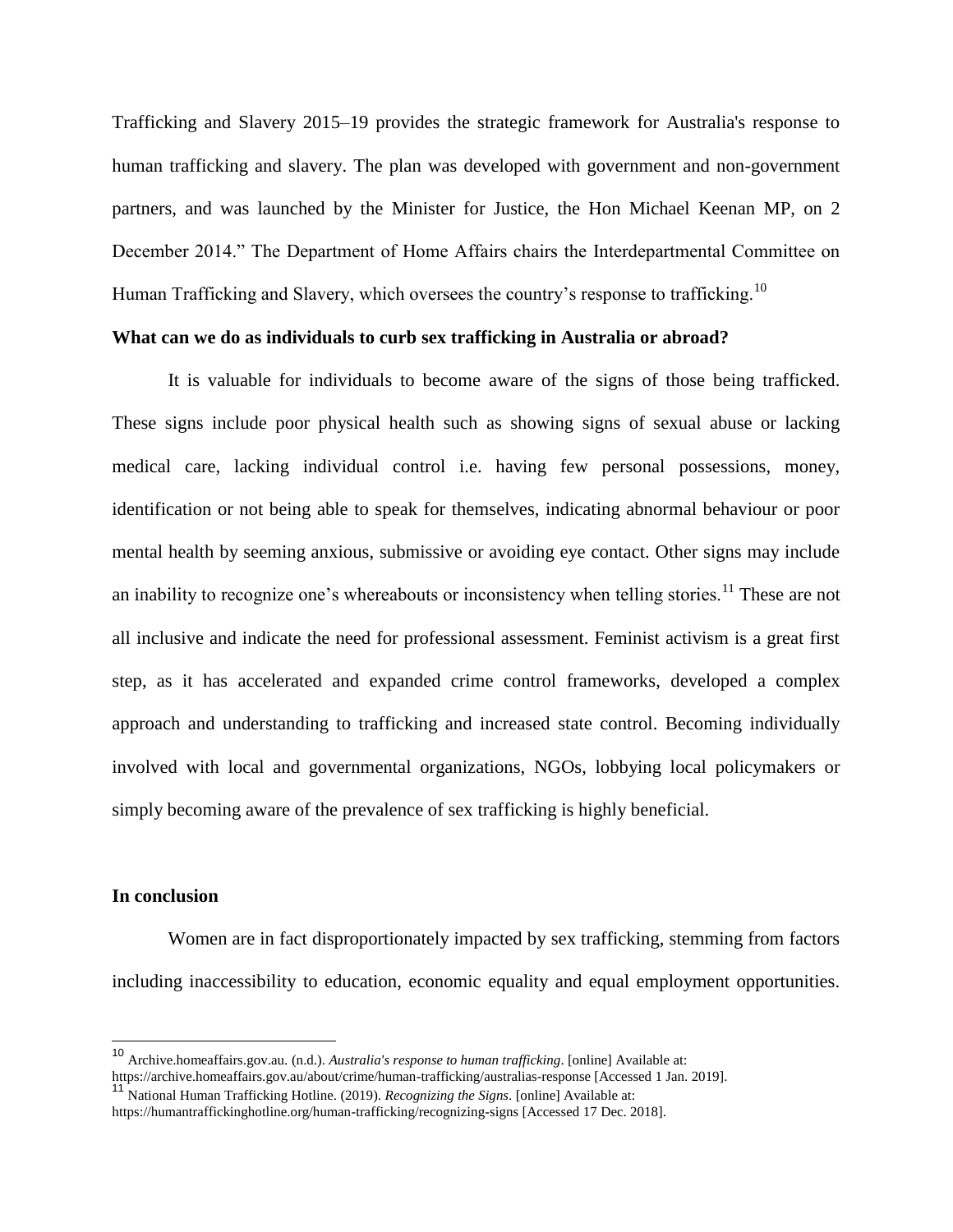Patriarchal social systems only further impede women in gaining equality in these areas and further lead to a higher percentage of female victims. Although the majority of victims in Australia are from Asian countries, victims come from all backgrounds and age groups. The "need to establish reliable data-driven monitoring systems to better assess the nature and extent of trafficking into Australia, and the need to educate the Australian community to improve their understanding, given the important role they play in identifying and supporting trafficking victims," is extremely important in curbing the number of sex trafficking victims.<sup>12</sup>

# Works Cited

- Archive.homeaffairs.gov.au. (n.d.). *Australia's response to human trafficking*. [online] Available at: https://archive.homeaffairs.gov.au/about/crime/humantrafficking/australias-response [Accessed 1 Jan. 2019].
- Australian Institute of Criminology. (2017). *Trafficking in persons in Australia*. [online] Available at: https://aic.gov.au/publications/mr/mr19/trafficking-persons-australia [Accessed 17 Dec. 2018].
- Joudo Larsen J & Renshaw L. 2012. *People trafficking in Australia*. Trends & issues in crime and criminal justice No. 441. Canberra: Australian Institute of Criminology. https://aic.gov.au/publications/tandi/tandi441
- National Human Trafficking Hotline. (2019). *Recognizing the Signs*. [online] Available at: https://humantraffickinghotline.org/human-trafficking/recognizing-signs [Accessed 17 Dec. 2018].
- O'Brien E., Hayes S., Carpenter B. (2013) The Politics of Sex Trafficking. In: The Politics of Sex Trafficking. Critical Criminological Perspectives. Palgrave Macmillan, London
- Phillips, J. (2008). *People trafficking: an update on Australia's response – Parliament of Australia*. [online] Aph.gov.au. Available at: https://www.aph.gov.au/About\_Parliament/Parliamentary\_Departments/Parliamentary\_Li brary/pubs/rp/rp0809/09rp05#problem [Accessed 1 Jan. 2019].
- Segrave, M., Pickering, S. (2009). Sex Trafficking. London: Willan.
- Stopvaw.org. (2018). *Trafficking in Women*. [online] Available at: http://www.stopvaw.org/trafficking\_in\_women [Accessed 1 Jan. 2019].

<sup>12</sup> Joudo Larsen J & Renshaw L. 2012. *People trafficking in Australia*. Trends & issues in crime and criminal justice No. 441. Canberra: Australian Institute of Criminology. https://aic.gov.au/publications/tandi/tandi441.